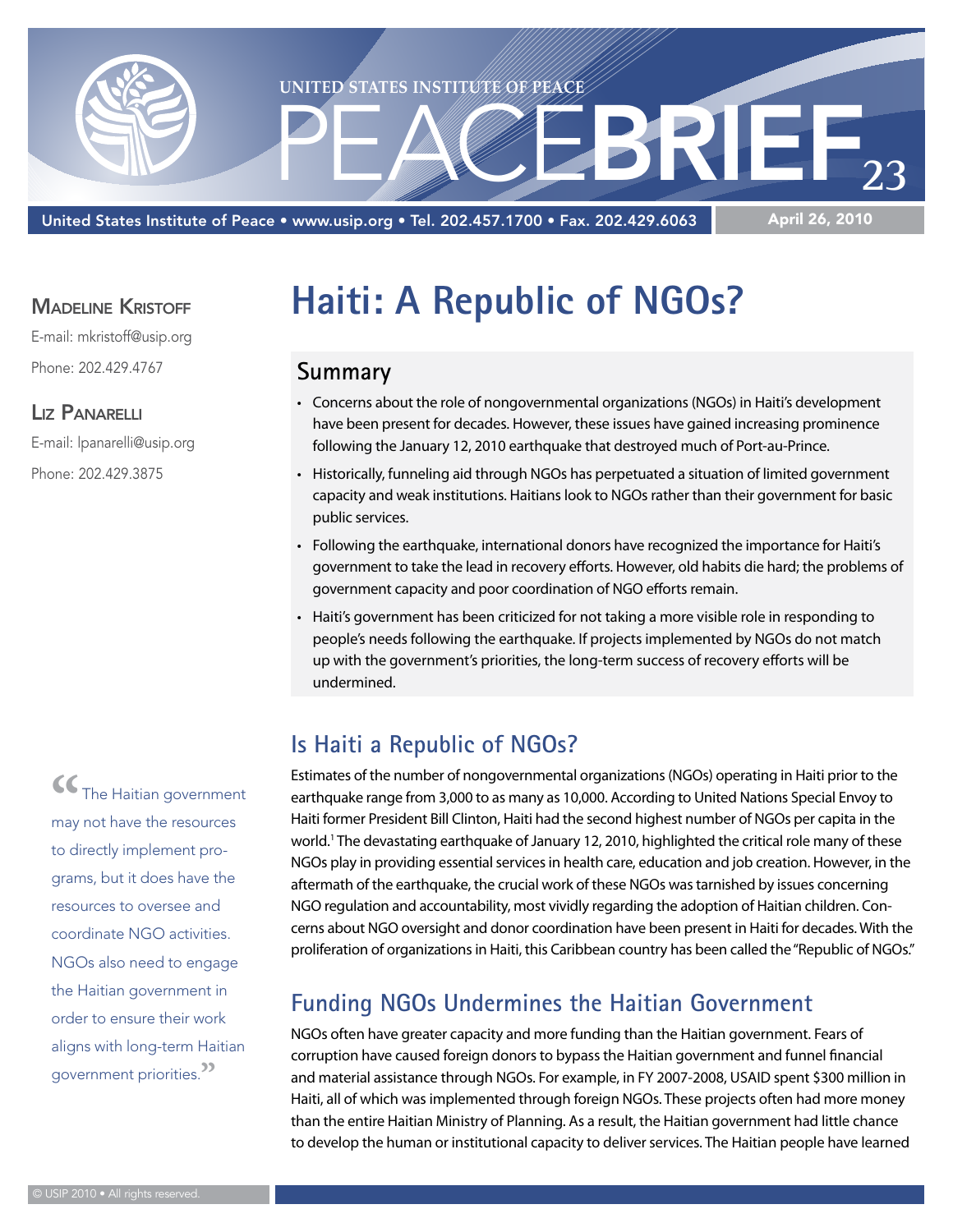PEACEBRIEF

to look to NGOs, rather than the government, for provision of essential services. Funneling aid through NGOs perpetuated a cycle of low capacity, corruption and accountability among Haitian government institutions.

One consequence of shifting responsibility to NGOs is the "brain drain" from the Haitian government to organizations funded by international donors. Private agencies are able to out-recruit the Haitian government by offering higher wages, benefits and better working conditions. The best-educated Haitians were often enticed away from working for the government, practically immobilizing an already-demoralized bureaucracy. Another consequence is that NGO-implemented projects often are not part of the government's program and thus are not sustainable over the long–term. In 2008, the microfinance industry in Haiti was composed of 300 microfinance institutions, 240,000 borrowers and more than \$100 million extended in loans. Haiti's government, however, did not pass microfinance or consumer protection laws, and did not develop regulatory authority, a credit bureau, or legal status for many microfinance institutions. As a result, individual microfinance programs were disconnected and dependent on external funding, rather than being institutionalized into a sustainable, permanent and coordinated program.

# **What Relationship Should the Haitian Government Have with NGOs?**

Last year at the April 2009 donors' conference in Washington, statements by officials and NGO representatives indicated a welcome recognition of the importance for Haiti's government to take the lead in identifying priorities and implementing programs. International donors promised to channel more aid through the public sector rather than through NGOs. At the same time, Haiti's government announced its intention to play a greater role in setting priorities and supervising assistance programs. Following the 2009 donors' conference, donors provided only \$40 to \$70 million of the more than \$350 million in pledges and continued to direct assistance through NGOs rather than the government. It remains to be seen whether the impact of the earthquake will cause donors to make good on promises made this year at the March 2010 donors' conference to channel more assistance through the government.

 Channeling funds and increasing Haitian capacity are important but improvements in government performance will take time. In the interim non-governmental organizations are doing important work in Haiti, and they should continue to operate there. Attention must also be paid, however, to the role and relationship of the government to these NGOs. Experiences with poor coordination and oversight have demonstrated the need for a government role in regulating NGOs. This could be expanded to include government supervision of NGO operations. The Haitian government may not have the resources to directly implement programs, but it does have the resources to oversee and coordinate NGO activities. NGOs also need to engage the Haitian government in order to ensure their work aligns with long–term Haitian government priorities. In the example of microfinance, NGOs filled a gap in the economy, but it was necessary for the government to pass laws, create the infrastructure and provide the environment for further development rather than perpetuate dependency on foreign implementing organizations.

Some NGOs have successfully partnered with the Haitian government in the past. One example is Zanme Lamaste, the Haitian-run arm of the NGO Partners in Health. Zanme Lamaste has been active in Haiti since the 1990s. Originally operating independently from the government, Zanme Lamaste recognized the need to partner with the Ministry of Health in order to improve the public health system and reach everyone in the rural communities. Now, every clinic built by Partners in Health is a Ministry of Health clinic. This partnership model is a more challenging approach, which